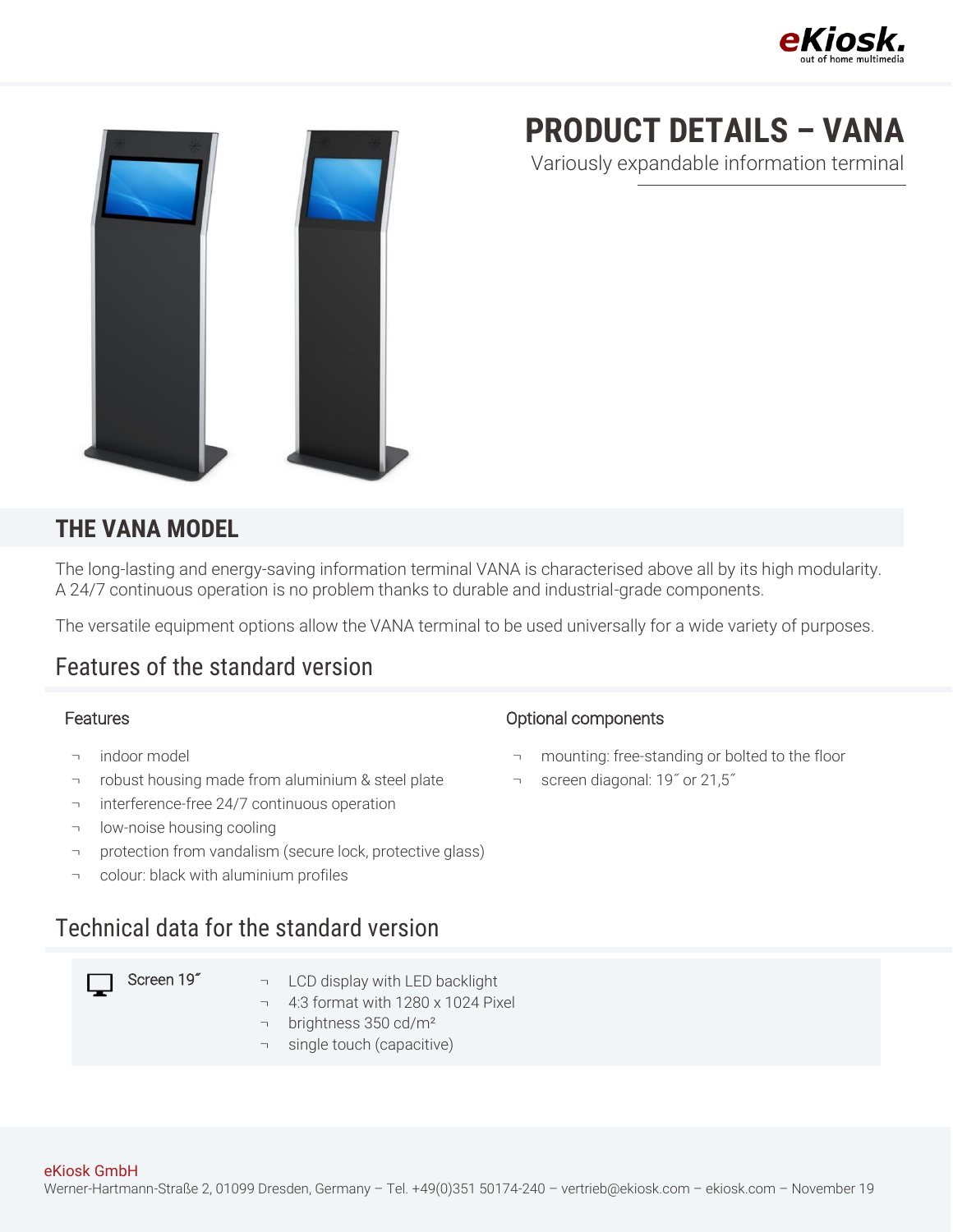

| Screen 21,5" | LCD display with LED backlight<br>$\overline{\phantom{a}}$<br>16:9 format with 1920 x 1080 Pixel<br>$\overline{\phantom{0}}$<br>brightness 250 cd/m <sup>2</sup><br>10-point touch (PCAP)<br>$\overline{\phantom{a}}$ |
|--------------|-----------------------------------------------------------------------------------------------------------------------------------------------------------------------------------------------------------------------|
| PC system    | integrated, fully-fledged Windows PC<br>$\lnot$<br>standard version with i3 or i5 (optional Android Digital Signage Player)<br>┑<br>equipment can be adapted to suit your requirements<br>$\overline{\phantom{0}}$    |
| Connectivity | AN                                                                                                                                                                                                                    |

### Dimensions of the standard version



VANA 19''

## **ADDITIONAL EQUIPMENT COMPONENTS**

The terminal VANA can be equipped with additional components. Please feel free to contact us, if you need information on possible combinations.



- Colour / Labelling  $\Box$  adjust the colour of the housing to your corporate design
	- ¬ use labelling to customise the housing (temporary or permanent)